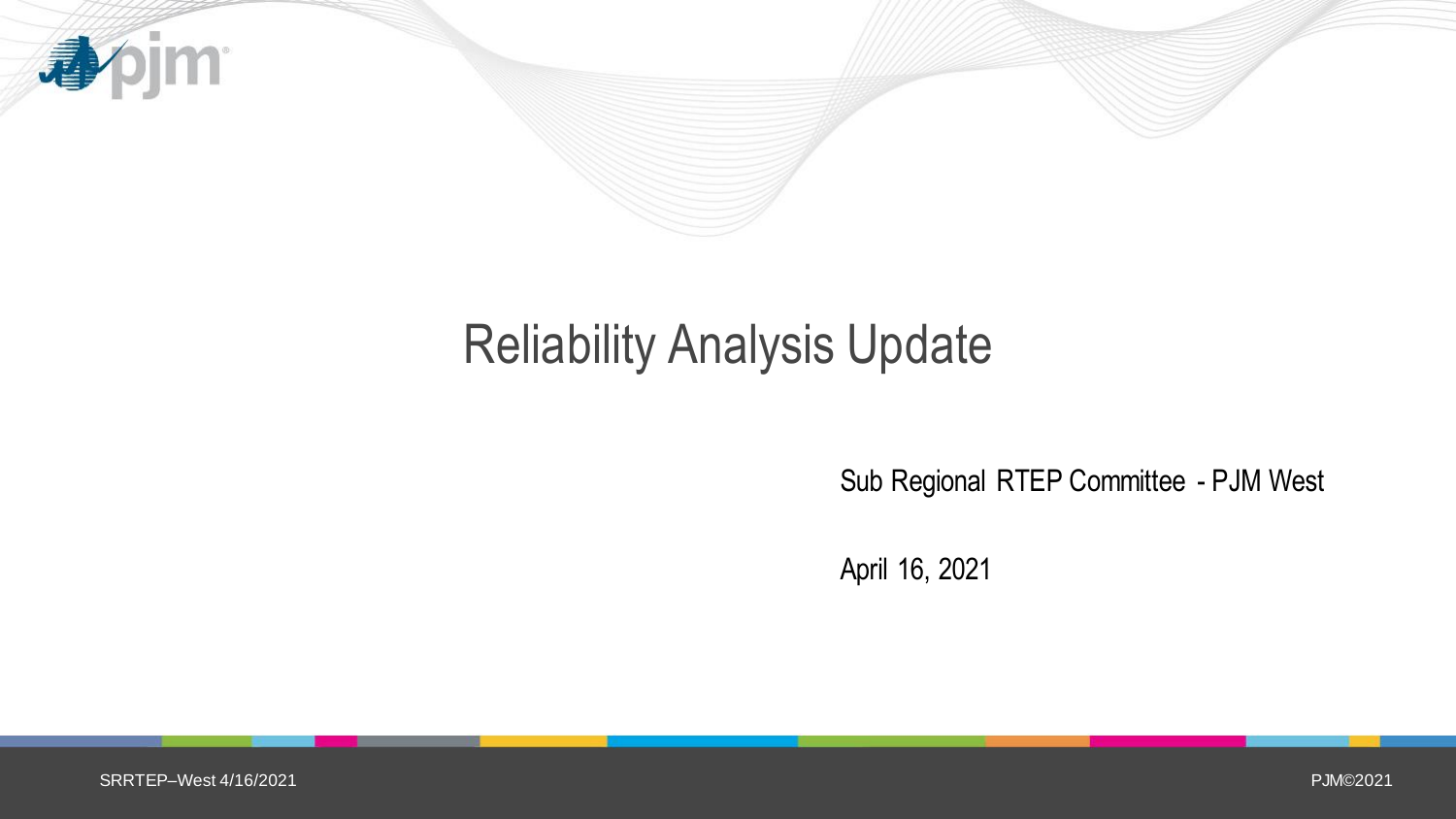

### First Read

### Baseline Reliability Projects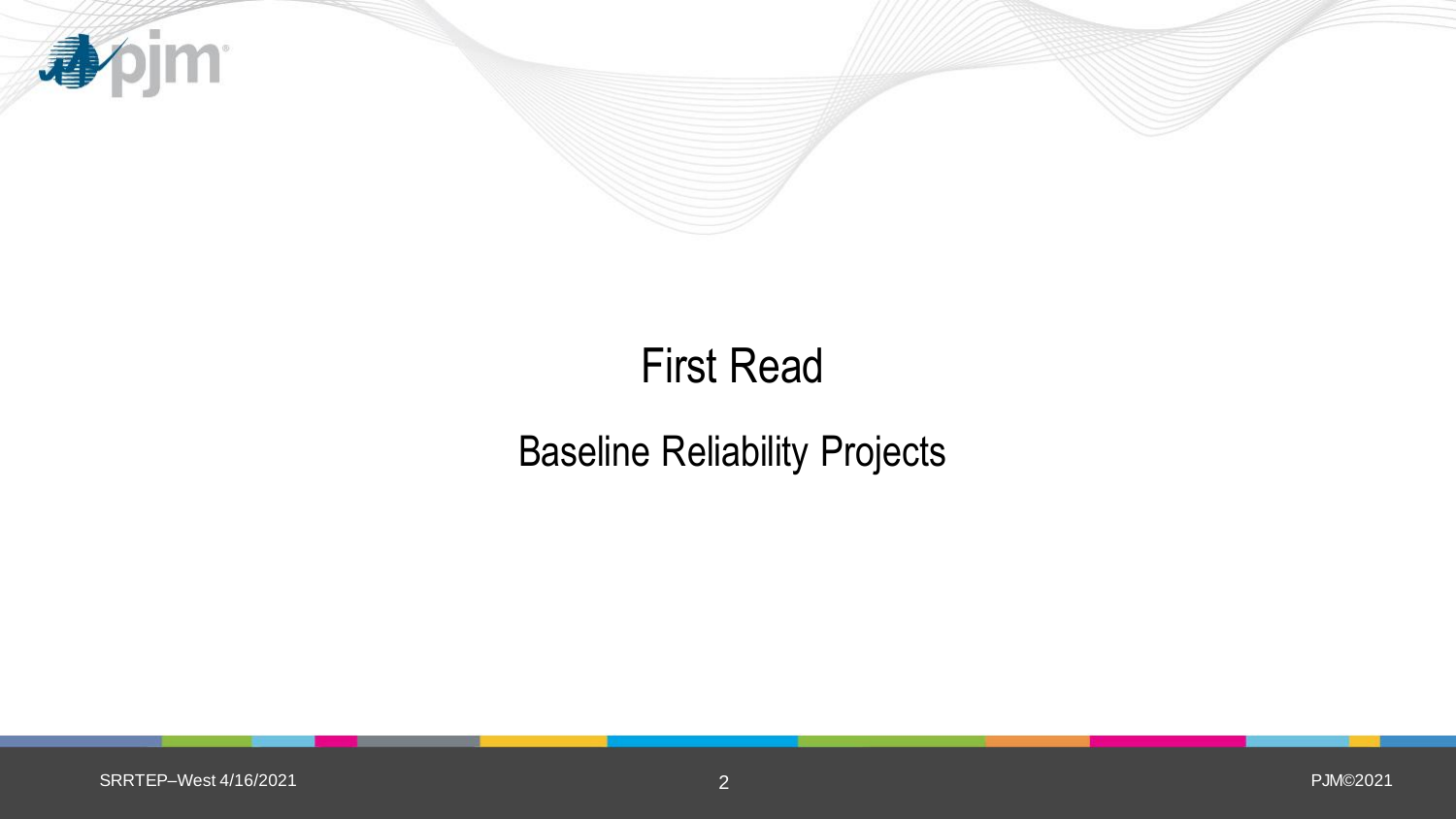

**Process Stage:** First Review **Criteria:** ComEd FERC 715 Stability Criteria 4.3.2 **Additional Benefits:** N/A

**Assumption Reference**: 2023 RTEP assumption

**Model Used for Analysis**: 2023 RTEP cases

**Proposal Window Exclusion:** Below 200 kV

**Problem Statement:** 

#### **Waukegan 138kV Substation:**

Mitigate existing instabilities at 138kV STA16 Waukegan for close-in three-phase faults with breaker failure. ComEd has been using out-steprelay as a temporary solution. A permanent solution is needed.

#### **Proposed Solution:**

Modify backup relay clearing times at the 138kV STA16 Waukegan station.

**Estimated Cost:** \$0.255 M

**Alternatives:** N/A

**Required In-Service:** 6/1/2023

**Projected In-Service:** 6/1/2023

### ComEd Transmission Zone: Baseline Waukegan 138kV Substation

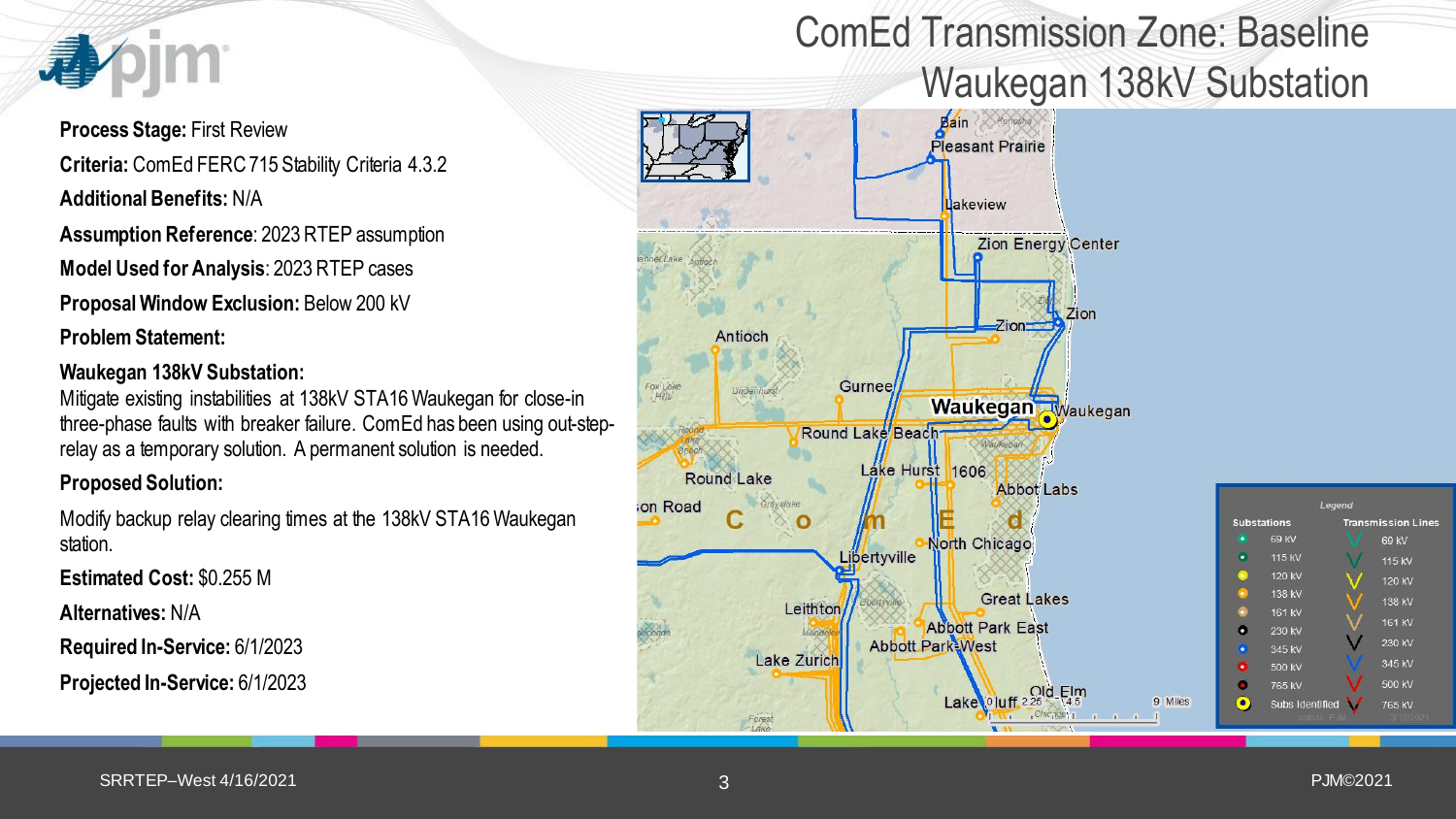

**Process Stage:** First Read

**Criteria:** Over Duty Breaker

**Assumption Reference**: 2025 RTEP assumption

**Model Used for Analysis**: 2025 short circuit model

**Proposal Window Exclusion:** Below 200kV

#### **Problem Statement:**

In 2025 RTEP short circuit model, One (1) Greene 138kV breaker is over duty: "GJ-138C"

**Existing Facility Rating: 40kA interrupting rating** 

#### **Proposed Solution:**

Replace the one (1) Greene 138kV breaker with 63kA breaker: "GJ-138C" **Estimated Cost:** \$0.28M **Required In-Service:** 6/1/2025 **Projected In-Service:** 6/1/2022

### Dayton Transmission Zone: Baseline Greene 138kV Breaker "GJ-138C" Replacement

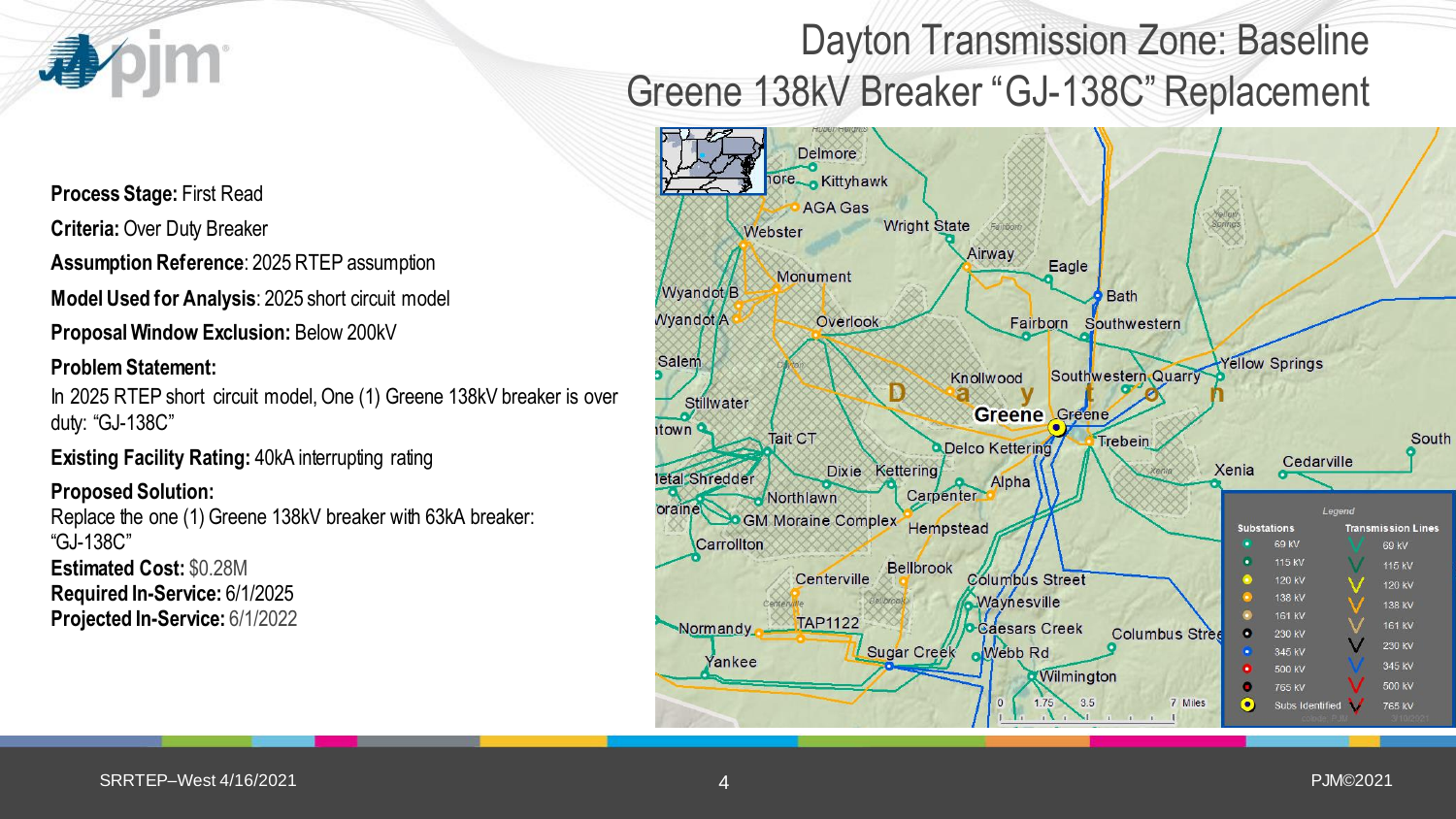

# **Questions?**